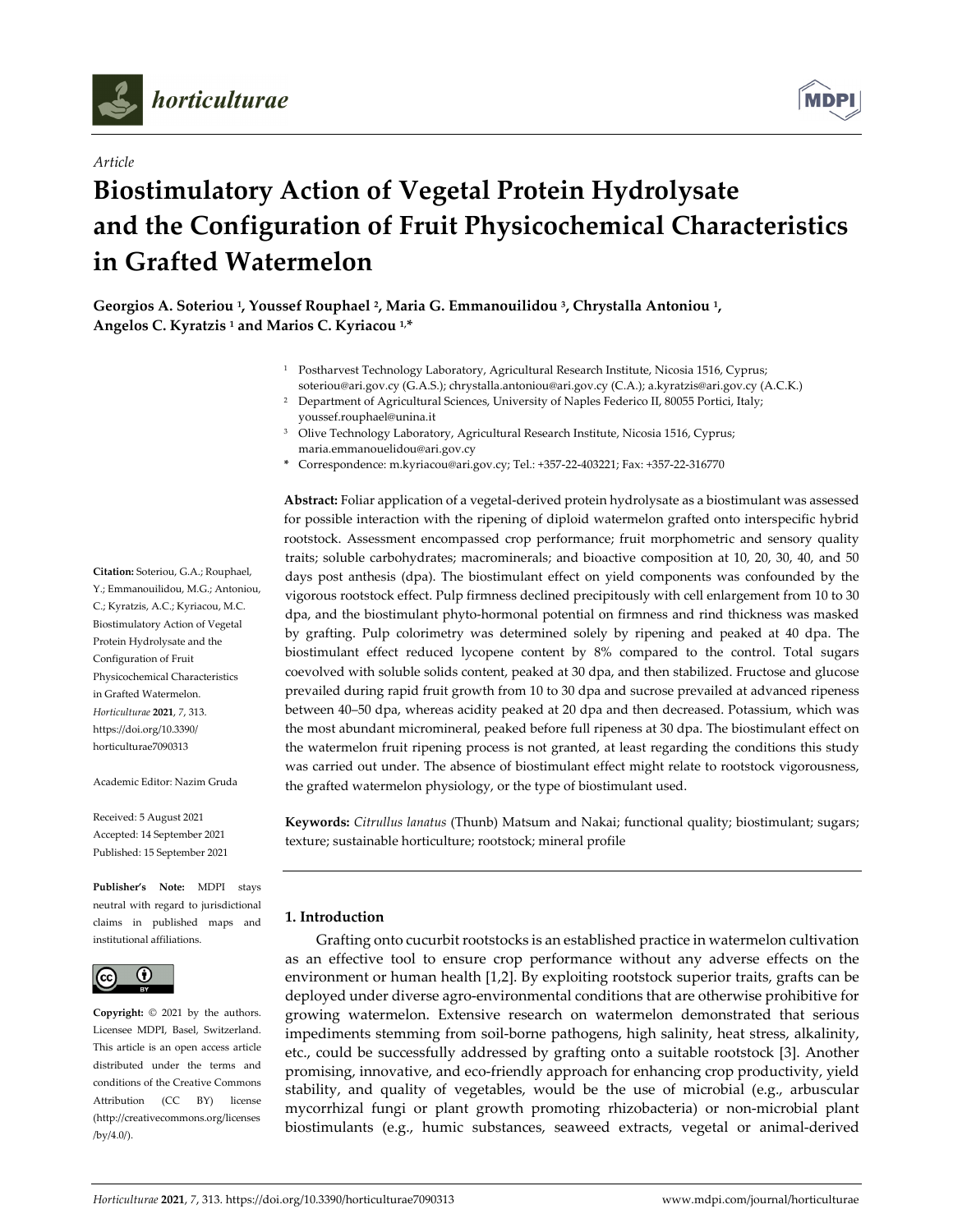protein hydrolysates, or silicon) [4]. In many cases, vegetal-derived protein hydrolysates have demonstrated effective biostimulant activity through the modulation of a wide array of biochemical, physiological, and molecular processes that trigger phyto‐hormonal properties, stimulate plant metabolism, increase water and nutrient use efficiency, promote microbial activity, and enhance the resilience against abiotic stressors (e.g., salinity, drought, and extreme temperature) [4–8].

In addition to optimizing crop performance and yield under adverse conditions, rootstock selection may exert an effective role in the configuration of the scion's fruit sensory quality traits [9,10]. Moreover, rootstock selection has been demonstrated to impact the phytochemical content of the scion's fruit, thereby mediating its potential bioactive value [1]. Extensive information is currently available regarding rootstockmediated effects on scion's yield performance, physico‐chemical, bioactive, and sensory components of fruit quality under field conditions. For watermelon in particular, several reports showed that grafting onto *Cucurbita maxima* × *C. moschata* interspecific rootstocks may improve flesh firmness, color, and lycopene content as well as fruit postharvest performance [11]. However, the moderate reduction of fruit total sugar content or excessive increase of firmness was observed in some rootstock‐scion combinations [1]. Further improvement of fruit sensory quality could also be pursued through the application of specific plant biostimulants. Such improvement has been previously documented for the fruit firmness [12,13], coloration [14,15], carotenoid content [16,17], and soluble solids content (SSC; [16–18]) of various fruits (apricot, strawberry, pepper, sweet cherry, tomato) in response to the application of biostimulants such as humic substances, seaweed extracts, and protein hydrolysates. However, analogous information on watermelon quality traits remains scarce.

The evolution of fruit organoleptic characteristics during ripening is mainly determined genetically by the watermelon cultivar, but it can also be influenced by agrienvironmental factors, including grafting onto select rootstocks. In particular, grafting watermelon onto interspecific *Cucurbita maxima* × *C. moschata* rootstocks has been shown to retard fruit ripening, manifested in the delayed climax of fruit chroma development and the build-up of pulp lycopene and soluble carbohydrate content [9,19]. Analogous studies on the effect of plant biostimulants on the fruit ripening of watermelon are currently missing, although various biostimulant types appear to affect the fruit ripening process in several other crops. Specifically, several studies showed that plant biostimulants may interfere with the ripening of climacteric (apricot) and non‐climacteric (grapevines, sweet cherry) fruits mainly by promoting the accumulation of fruit sugars and by improving fruit chromatometric parameters [15,20,21].

In accordance with the above, the current work was implemented in order to assess how the foliar application of a vegetal-derived protein hydrolysate biostimulant (Trainer®) may interact with the fruit ripening process of diploid watermelon grafted onto interspecific hybrid rootstock (*C. maxima* (Duchesne) × *C. moschata* (Duchesne ex Poir)). The biostimulant effect was assessed on crop performance and the evolution of fruit morphometric characteristics. Moreover, fruit sensory quality traits (pulp colorimetry, firmness, sweetness index), carbohydrate composition (fructose, glucose, sucrose), mineral (potassium, calcium, phosphorus, magnesium), and bioactive content (lycopene) were monitored at progressive maturity stages. As the use of biostimulants on horticultural crops gains ground and the application of grafting on crops such as watermelon has become ubiquitous, the current study constitutes a novel contribution to our understanding of the potentially interactive effects of vegetal‐derived biostimulants with the configuration of fruit physicochemical characteristics along the ripening continuum.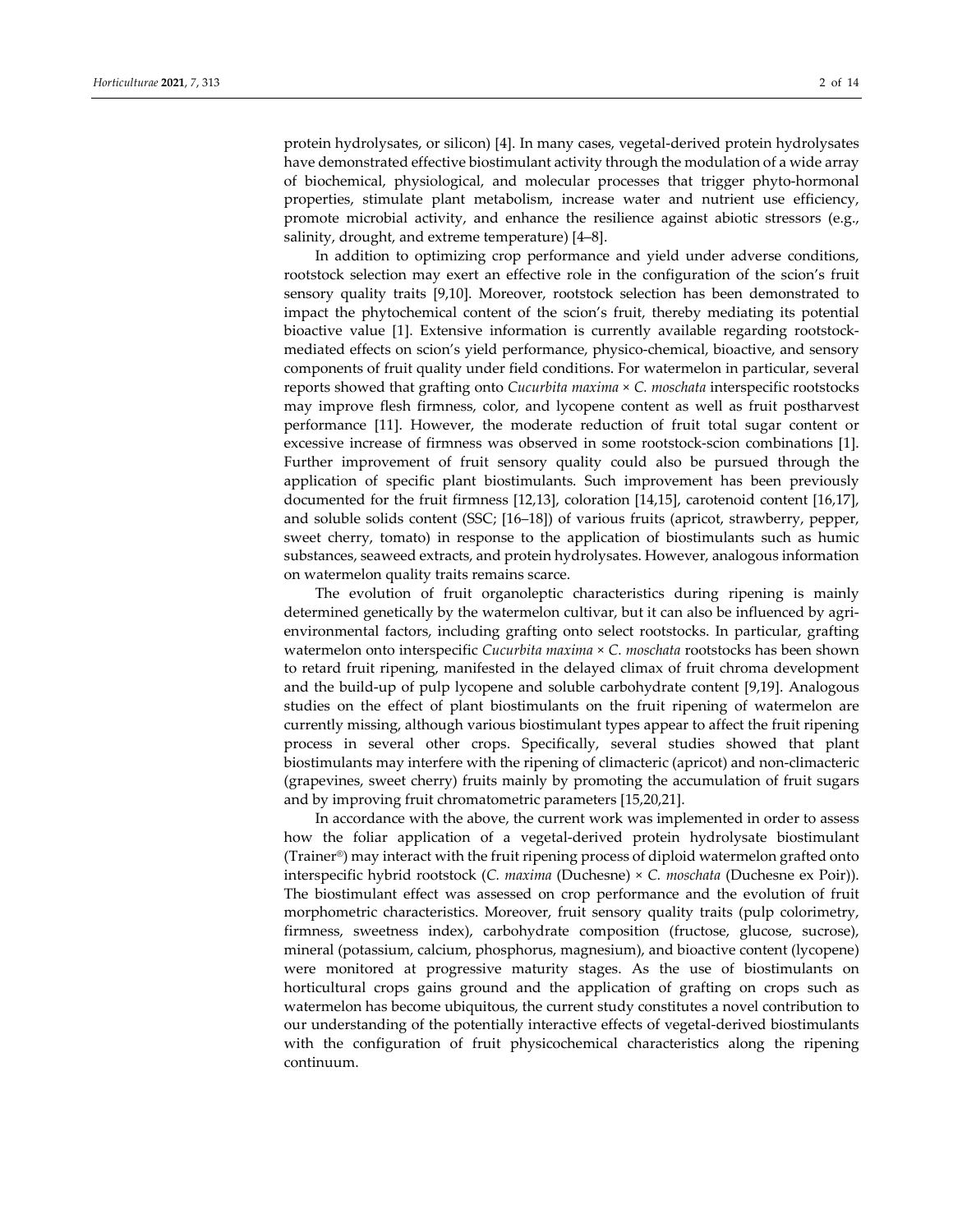# **2. Materials and Methods**

#### *2.1. Plant Material and Growing Conditions*

Watermelon transplants were planted in alkaline (pH 7.5) clay‐loam soil at the Tochni Experimental Station (34°44′00″ N; 33°20′15″ E) of the Agricultural Research Institute of Cyprus. The study was carried out between May and July in an area characterized by typical Mediterranean climate with an average precipitation of 370 mm, occurring mainly between November and March, and a mean day‐time temperature ranging from 28 to 38 °C during summer months. Large‐fruited (8–10 kg), diploid watermelon, cv. Obla, was grafted onto inter‐specific *C*. *maxima* × *C*. *moschata* hybrid rootstock 'N‐101'. Grafts were made by a commercial nursery, as described previously by Soteriou and Kyriacou [22]. Seeds from rootstock and scion hybrids were sowed in different plug trays. The substrate consisted of vermiculite. Seeds remained at 95–98% relative humidity and 25 °C temperature until germination. Upon germination, the trays were placed for 14–15 days in the greenhouse until grafting. Grafts were made using the approach grafting method. Grafting was facilitated after the appearance of the first true leaf on seedlings by performing a downward slanted incision below the cotyledons on the rootstock and an upward identical incision on the scion. The two incisions were assembled and held together by a plastic clip. Upon grafting, seedlings were placed in a healing chamber under specific conditions for 6–7 days. Temperature was 25  $^{\circ}$ C and relative humidity was gradually decreased from 95–98% to 85–89%. After the grafts were removed from the healing chamber, they were placed in the greenhouse for 15 days before transplanting. Temperature was 25 °C/18 °C and relative humidity 65–75%. Base dressing with 350 kg∙ha–1 of compound fertilizer 14N‐9.6P‐7.5K was incorporated into the soil prior to planting. Plant spacing was set at 1.0 m on the rows and 3.0 m between rows, yielding a plant density of approximately 4000 plants∙ha−1. A drip irrigation system was used, and fertigation was applied starting from ten days after transplanting [22]. Recommended standard guidelines for pest and disease control practices were applied. Female flower anthesis and fruit setting was initiated approximately 40 days post‐transplanting. Fruit age monitoring was implemented with daily inspection of all flowers and tagging at anthesis (fruit setting). Four replicate plots arranged in a completely randomized design were used for each stage of maturity: 10, 20, 30, 40, and 50 days post-anthesis (dpa).

# *2.2. Biostimulant Characteristics and Application*

Biostimulant treatment was performed by spraying the plant‐derived protein hydrolysate biostimulant Trainer®, provided by Hello Nature Italia SRL, Rivoli Veronese, Verona, Italy. Commercial protein hydrolysate‐based biostimulants such as Trainer® contain mainly peptides and amino acids and, to a lower extent, phenolic compounds (8.93 mg of gallic acid equivalent g<sup>-1</sup> and 0.95 mg of quercetin equivalent per g<sup>-1</sup> of total phenolics and flavonoids on fresh weight basis; [23]). In addition, its composition comprises specific amino acids (Ala, Arg, Asp, Cys, Glu, Gly, His, Ile, Leu, Lys, Met, Phe, Pro, Ser, Thr, Trp, Tyr, and Val) and no phytohormones. Trainer® was applied as a foliar aqueous solution (3 mL L−1). The watermelon plants of each plot were sprayed until the run‐off point under favorable weather forecast (no rainfalls expected in the following 24 h). Application dose increased from approximately 0.31 to 1.25 L per plant depending on crop growth stage and hence plant total leaf area. Biostimulant application commenced ten days after planting and was repeated every ten days. The application of biostimulant was performed five times in total during the growing season (Table S1). Control plots were sprayed with water only.

## *2.3. Fruit Age Monitoring, Sampling Procedures, Yield, and Morphometric Traits*

Yield and the number of fruits per hectare were estimated based on the data of the 40 dpa plots. Undersized fruit were considered unmarketable. Six marketable fruits from each dpa plot were randomly chosen to assess quality. All fruit sampled for quality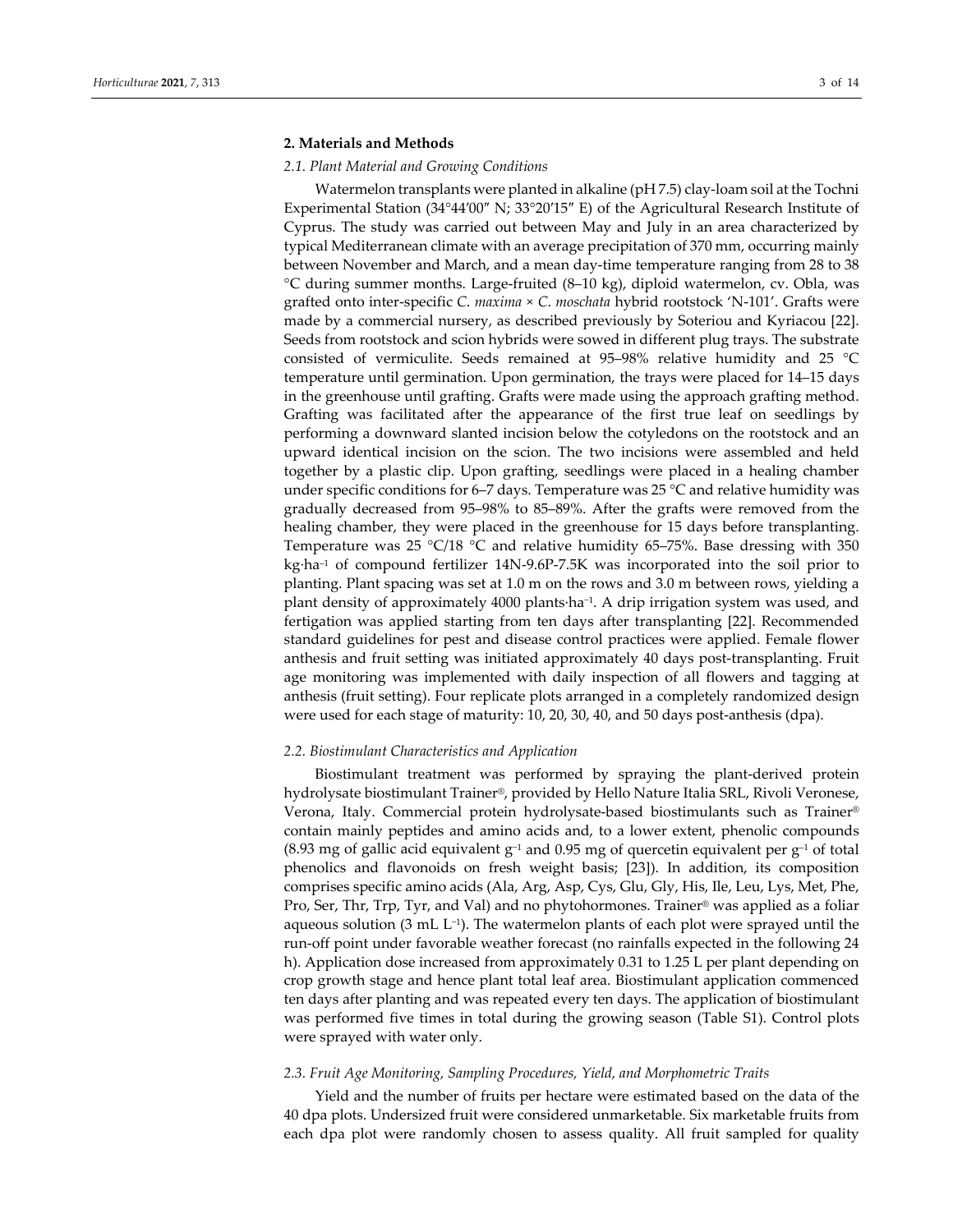assessment had been set on the same calendar date ±1 day and harvested simultaneously on the date corresponding to each plot's assigned dpa stage. Fruit weight and equatorial and meridian diameters were determined with a Vernier caliper at harvest. Fruit rind was measured at two representative points on each cross‐sectioned fruit using an electronic caliper.

# *2.4. Fruit Pulp Texture and Colorimetry*

Pulp firmness was determined using a TA.XT plus Texture Analyser (Stable Micro Systems, Surrey, UK) carrying a 50 kg load cell and a compound puncture probe, consisting of eight 4 mm‐diameter probes in a circular 42 mm‐diameter arrangement, operated at 2 mm∙s−<sup>1</sup> test speed. Pulp firmness was determined as the maximum force of resistance to penetration (kg-force) around the heart of each cross-sectioned fruit to a displacement depth of 50 mm.

Flesh color was analyzed at two loci in the heart region of each cross-sectioned fruit using an 8 mm‐aperture Minolta CR‐400 Chroma Meter (Minolta, Osaka, Japan). Measurements were performed in the CIELAB color space for colorimetric parameters L  $^*$ , a  $^*$ , chroma (C $^*$ ), and hue angle (h $^{\circ}$ ; [24]).

## *2.5. Soluble Carbohydrates, Lycopene, and Titratable Acidity*

The heart of each fruit was excised and homogenized under low speed to prevent foaming. The homogenate was filtered through double cheesecloth, and the soluble solids content (SSC) of the filtered juice at 20  $^{\circ}$ C was determined on a digital, temperaturecompensating refractometer (RFM870; Bellingham–Stanley Ltd., Kent, UK). The pH of the juice was measured with a pH-electrode (SevenMulti; Mettler-Toledo GmbH, Schwerzenbach, Switzerland). A 20 mL aliquot of the juice was titrated with 0.1M NaOH to a pH endpoint of 8.2 on an automatic titrator(794 Basic Trinitro; Metrohm Ltd., Herisau, Switzerland) to determine its titratable acidity, which was expressed as % *w*/*v* content of malic acid.

Part of the homogenate was transferred to 50 mL falcon tubes, instantly frozen in liquid nitrogen, and then stored at −80 °C for phytochemical analyses. Pulp lycopene content was extracted in hexane and determined according to the method of Fish and Davis [25] based on the absorbance at 503 nm measured on a Jasco V-550 UV-VIS spectrophotometer (Jasco Corp., Tokyo, Japan) and using the extinction coefficient of 17.2 × 104 M−<sup>1</sup> cm−1. Non‐structural carbohydrates (glucose, fructose, and sucrose) in the juice were separated, identified, and quantitated by liquid chromatography on an Agilent HPLC‐RID 1260 Series system (Agilent Technologies, Santa Clara, CA, USA). Separation was performed on a 4.6 × 250 mm carbohydrate column at 35 °C (Waters, Milford, MA, USA). Separation conditions were as detailed in Kyriacou et al. [26] using an acetonitrile:water (75:25) mobile phase at a flow rate of 1.4 mL∙min–1. External standard calibrating curves constructed for quantification had a coefficient of determination of  $(R<sup>2</sup>)$ > 0.9999. Recovery trials were on the order of 100% in all cases. Results were expressed in mg m $L^{-1}$ .

## *2.6. Mineral Analysis*

The concentrations of macro‐minerals, nitrate, and sodium were determined on a Dionex ICS‐3000 ion chromatograph (Dionex, Sunnyvale, CA, USA) coupled to a conductivity detector, as previously described in detail by Rouphael et al. [17]. The results were expressed in g kg<sup>-1</sup> on a dry weight (dw) basis.

## *2.7. Experimental Design and Statistical Analysis*

A factorial completely randomized design was applied with two biostimulant treatments (non‐treated control or protein hydrolysate (PH)) and five fruit maturity stages (10, 20, 30, 40, or 50 dpa). Each field plot (experimental unit) consisted of five plants and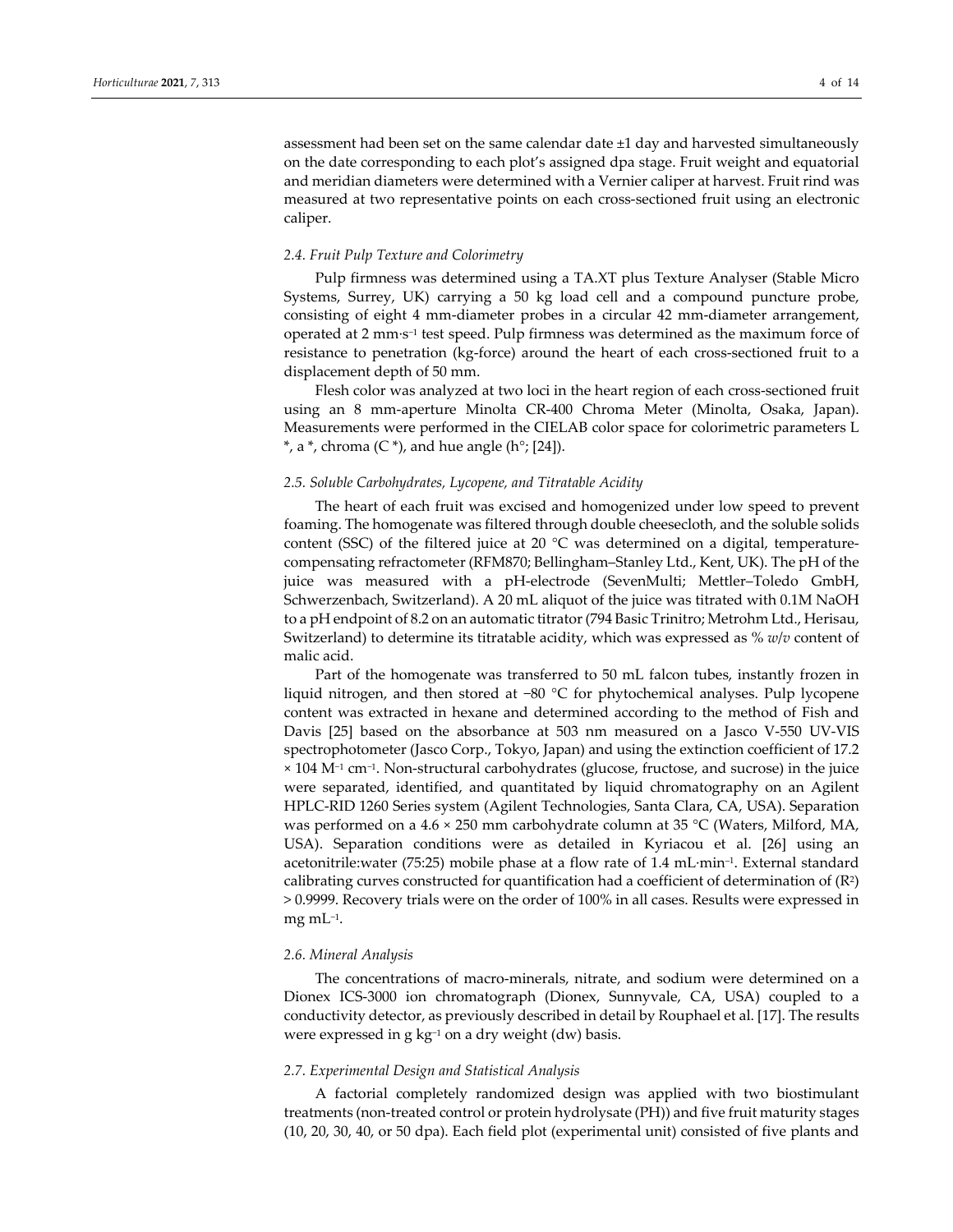was replicated four times. At each stage of maturity, six fruits were sampled from each plot. Replicate means were derived from the individual values of six fruits. Data were subjected to analysis of variance (ANOVA) and means comparison according to the Tukey–Kramer multiple range test using SAS 9.1. statistical package (SAS Institute, Cary, NC, USA). Preliminary experiments yielded very similar results to those reported in the current work.

# **3. Results and Discussion**

## *3.1. Yield Components and Fruit Morphological Characteristics*

The marketable yield of biostimulant‐treated and control watermelon crop averaged 79.9 ± 4.4 tons (ha<sup>-1</sup>) with a mean fruit weight of 7.8 ± 0.2 kg (Table 1). Biostimulant application did not have a significant effect on marketable yield, number of fruits per hectare, or fruit size, expressed as unit fruit weight and fruit diameter (Table 1). Watermelon fruit size and fruit number are primarily determined genetically and demonstrate wide variation among watermelon cultivars [27]. However, these variables can be affected to some extent by several agro‐environmental factors such as plant spacing and grafting [22,28]. In the present study, the use of seedlings grafted on vigorous rootstock could be one of the reasons why the biostimulant application was not effective in improving crop yield components such as the number of fruits (no. ha−1) and fruit weight (kg). Biostimulant efficiency could have potentially yielded positive results had a less robust rootstock been used. Biostimulant application is usually effective when applied on crops subjected to abiotic stresses and sub‐optimal conditions [2]. In our study, cv. Obla possibly reached its maximum yield potential as a consequence of being grafted onto vigorous *C. maxima* × *C. moschata* rootstock and grown under optimum nutrient and water management conditions. Indicatively, it is reported that, under these optimum conditions, the control treatments of cv. Obla yielded 79.1 t ha−1, which is 52% above the regional average (52 t ha−1; [22]).

**Table 1.** Mean comparisons for tradable yield, fruit number, fruit mean weight, and fruit diameter of the watermelon cv. Obla with protein hydrolysate application (PH) or without (Control).

| <b>Biostimulant</b> | Yield            | <b>Fruit Number</b> | <b>Fruit Weight</b> | <b>Fruit Diameter</b> |  |  |
|---------------------|------------------|---------------------|---------------------|-----------------------|--|--|
|                     | $(t \, ha^{-1})$ | $(Fruits ha-1)$     | (kg)                | (cm)                  |  |  |
| Control             | $79.1 \pm 4.6$   | $10,181 \pm 412$    | $7.77 \pm 0.3$      | $22.76 \pm 0.32$      |  |  |
| <b>PH</b>           | $80.6 \pm 8.2$   | $10,181 \pm 548$    | $7.80 \pm 0.4$      | $22.96 \pm 0.20$      |  |  |
|                     | ns               | ns                  | ns                  | ns                    |  |  |

ns = non‐significant effect.

Fruit sampling for quality analysis was performed during the final phase of watermelon fruit development (Figure 1), when cell division had ceased and further fruit growth was accomplished only through cell expansion, culminating when the fruit has assumed full size [29,30]. This period is characterized by an increase in parenchyma cell size and, consequently, a decrease in cell density per fruit pulp unit area or volume [29,30]. Fruit size in the current study, as determined by fruit weight (kg) and longitudinal diameter (cm) increased by 257% and 60%, respectively, between 10 and 30 dpa and subsequently only by 16% and 5% during the 30–40 dpa period (Figure 1). No significant differences were observed between control and biostimulant‐treated plants when considering fruit weight and diameter.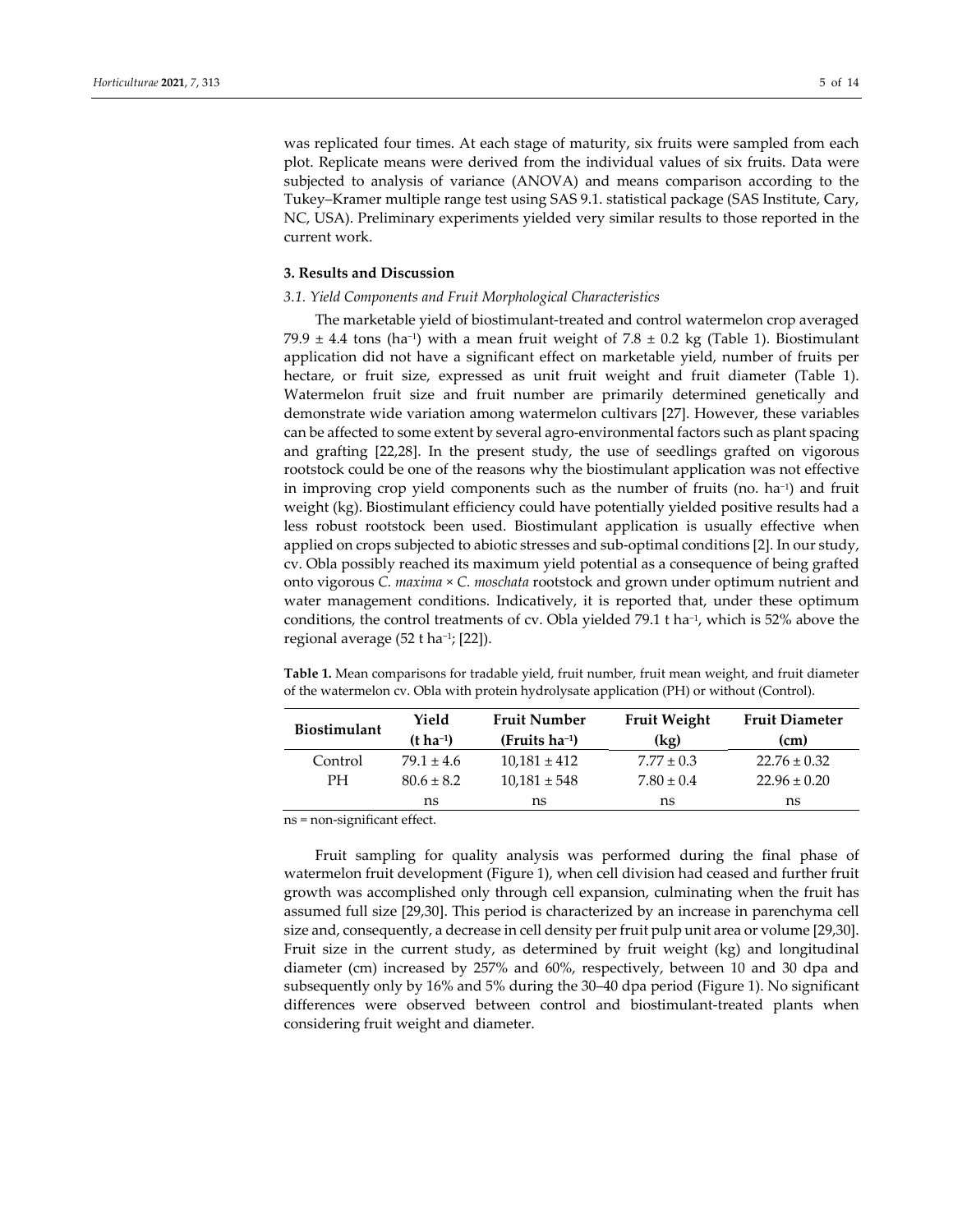

**Figure 1.** Regression of fruit weight (**A**) and diameter (**B**), with maturity for watermelon fruit harvested at 10, 20, 30, 40, and 50 days post-anthesis from plants with (PH) or without (Control) protein hydrolysate biostimulant application. Data points represent the means of four replicates consisting of six sample fruits each.

# *3.2. Fruit Pulp Texture and Rind Thickness*

Pulp firmness remained stable between 10 and 20 dpa and declined significantly from 20 to 30 dpa, after which it remained unaltered up to 50 dpa (Tables 2 and S2). The nominal decline in pulp firmness was most pronounced during the period of 10–30 dpa, during which the incremental decrease was 26%, compared to a mere 8% decrease in the 30–50 dpa period. The observed decrease in pulp firmness during the 10–30 dpa period could be related to the onset of cell enlargement and the decrease in cell density of the fruit pulp, concomitant with the rapid fruit growth observed in the same period [31]. Nevertheless, pulp firmness did not change significantly even up to 50 dpa, compared to 30 dpa, and remained within the threshold for consumer acceptability [22,32]. Maintaining an acceptable pulp firmness up to 50 dpa could be considered advantageous, both in terms of allowing for a longer pre‐harvest time window of marketability, during which the fruit may be retained on the plant before being placed on the market, but also because high pulp firmness at harvest might extend the shelf-life of the fruit [9]. In this study, although protein hydrolysate biostimulant application was initiated early during crop establishment and was applied at 10‐day intervals throughout the season, it did not have a significant effect on pulp firmness (Tables 2 and S2). The effect of biostimulants on firmness seems to be influenced by the type of product used as well as the type of the crop onto which they are applied. For instance, similarly to our study, no effect on fruit firmness was recorded on melon (*Cucumis melo*) by Fernando et al. [33] or on apple (*Malus* × *domestica*) by Soppelsa et al. [34]. In both aforementioned studies a protein hydrolysate biostimulant was applied along with several other types of biostimulants (humic acids, macroseaweed extracts, microalga hydrolysate, mix of amino acids, chitosan, etc.) on an experimental organic orchard. By contrast, when biostimulants based on humic acids were applied on apricot (*Prunus armeniaca*) [12] and biostimulants based on chitosan were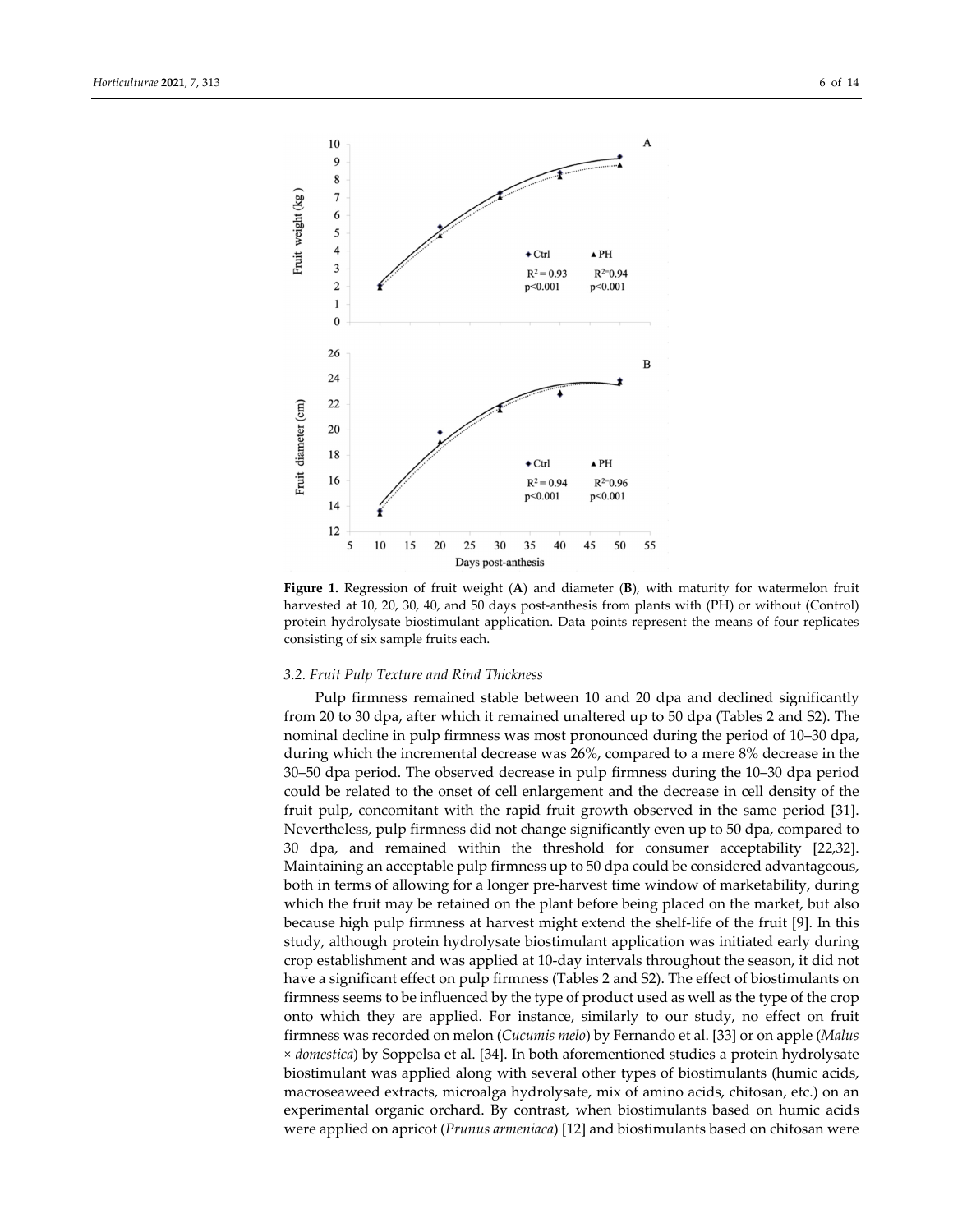applied on strawberry (*Fragaria × ananassa*) [13], both were effective in improving fruit firmness. It is very possible that, in our current study, the phyto-hormonal potential of protein hydrolysate biostimulant was masked by the pronounced rootstock effect on pulp firmness. A plethora of studies have identified pulp firmness as the quality trait most frequently and consistently improved by grafting commercial watermelon cultivars onto inter‐specific hybrid rootstocks [22,35]. This effect is associated with increased fruit cell density and altered cell wall characteristics, and it is possibly related to the grafting‐ mediated differentiation of scion gene expression, which encompasses the over-regulation of cytokine and other metabolites of primary and secondary metabolism [36–39].

**Table 2.** Mean comparisons for pulp firmness, fruit rind, flesh CIELAB color components, and lycopene content of watermelon cv. Obla harvested at 10, 20, 30, 40, and 50 days post-anthesis with (PH) or without (Control) protein hydrolysate biostimulant application.

| Source of<br>Variance | <b>Firmness</b> |    | Rind             | $L^*$                |               | $C^*$                    |               | $h^{\circ}$      |               | $a^*$              |                | Lycopene                              |        |
|-----------------------|-----------------|----|------------------|----------------------|---------------|--------------------------|---------------|------------------|---------------|--------------------|----------------|---------------------------------------|--------|
|                       | (kg-force)      |    | (mm)             | $(0-100)$            |               | $\sqrt{(a^{*2}+b^{*2})}$ |               | $(0-360)$        |               | $(0 - 60)$         |                | $(\mu g g^{-1} f.w.)$                 |        |
| Biostimulant          |                 |    |                  |                      |               |                          |               |                  |               |                    |                |                                       |        |
| Control               | $4.15 \pm 0.17$ |    | $9.42 \pm 0.53$  | $52.76 \pm 2.71$     |               | $26.11 \pm 2.23$         |               | $47.57 \pm 5.96$ |               | $19.96 \pm 2.60$   |                | $49.42 \pm 7.31$ a                    |        |
| PН                    | $3.96 \pm 0.15$ |    | $9.41 \pm 0.67$  | $53.76 \pm 2.98$     |               | $25.53 \pm 2.27$         |               | $48.16 \pm 6.17$ |               | $19.51 \pm 2.61$   |                | $44.67 \pm 6.71$ b                    |        |
|                       | ns              |    | ns               | ns                   |               | ns                       |               | ns               |               | ns                 |                | ×.                                    |        |
| Days post-anthesis    |                 |    |                  |                      |               |                          |               |                  |               |                    |                |                                       |        |
| 10                    | $4.91 \pm 0.12$ | a  | $4.55 + 0.31$    | $h$ 77.42 + 0.56 a   |               | $8.63 + 0.28$            | $\mathsf{d}$  | $103.06 + 0.25$  | $\mathbf{a}$  | $-1.94 \pm 0.07$ d |                | $0.27 + 0.07$                         | $\rho$ |
| 20                    | $4.72 \pm 0.10$ | a  | $10.16 \pm 0.47$ | a $54.70 \pm 0.65$ b |               | $20.55 \pm 0.67$         | $\mathcal{C}$ | $34.80 \pm 0.96$ | <sub>b</sub>  |                    |                | $16.88 \pm 0.68$ c $23.43 \pm 1.52$ d |        |
| 30                    | $3.65 \pm 0.13$ | b. | $11.34 \pm 0.35$ | a $45.95 \pm 0.64$   | $\mathcal{C}$ | $31.36 \pm 0.58$         | <sub>b</sub>  | $32.03 + 0.27$   | C             | $26.56 \pm 0.43$   | <sub>b</sub>   | $55.96 \pm 1.47$ c                    |        |
| 40                    | $3.42 \pm 0.11$ | b. | $10.68 \pm 0.37$ | a $42.41 \pm 0.64$ d |               | $36.35 \pm 0.58$         | a             | $31.94 \pm 0.47$ | $\mathcal{C}$ | $30.79 \pm 0.44$   | $\overline{a}$ | $87.95 \pm 2.55$ a                    |        |
| 50                    | $3.38 \pm 0.23$ | b. | $10.74 + 0.66$   | a $42.57 + 0.93$ d   |               | $34.97 \pm 0.66$ a       |               | $33.0 \pm 0.25$  | bc            |                    |                | $29.27 \pm 0.52$ a $76.79 \pm 2.97$ b |        |
|                       | $***$           |    | $***$            | ***                  |               | ***                      |               | ***              |               | ***                |                | $***$                                 |        |

ns = non‐significant effect; \* significant effect at the 0.05 level; \*\*\* significant effect at the 0.001 level. Values within columns followed by the same letter are not significantly different according to Tukey–Kramer HSD.

> While flesh firmness may play a crucial role in watermelon quality and may also contribute to longer shelf life, the rind thickness of the watermelon fruit by rule affects the post-harvest management and postharvest performance of the fruit [9]. In the present study, fruit rind thickness increased by 123% until 20 dpa and then remained unchanged (Tables 2 and S2). Fruit rind thickness was determined solely by fruit age because biostimulant application did not exert a significant effect. Similar results were reported by Fernando et al. [33] when *Trichoderma*-based biostimulants were applied on melon (*Cucumis melo* L.). It would appear that rind thickness is largely determined genetically for each cultivar, although a significant effect on rind thickness has been documented in some studies in response to grafting [11,40].

# *3.3. Colorimetry*

The evolution of pulp colorimetric variables was determined solely by the fruit ripening stage (Tables 2 and S2). At 10 dpa, the immature fruit pulp was described by a very light greenish‐yellowish off‐white color with no sign of red, as indicated by the high values for lightness (L  $*$ ) and hue angle (h $\degree$ ) on one hand, and, on the other, the low value for chroma  $(C^*)$  that lies close to the achromatic center of the CIELAB colorimetric sphere [24]. Lightness progressively decreased (darker pulp) and the pulp chroma intensified, as denoted by increasing chroma values (C $*$ ), to attain its most intense color at 40 dpa when the fruit was fully ripe. Thereafter, no differentiation was observed concerning pulp lightness and chroma values. Colorimetric parameter a \*, which denotes unidirectionally the intensity of pulp redness, demonstrated similar development during ripening to that of L  $*$  and h $\degree$ . A decrease in hue angle, h $\degree$ , indicated that a more reddish pulp color was obtained at 30 dpa onwards. Furthermore, the evolution of watermelon flesh coloration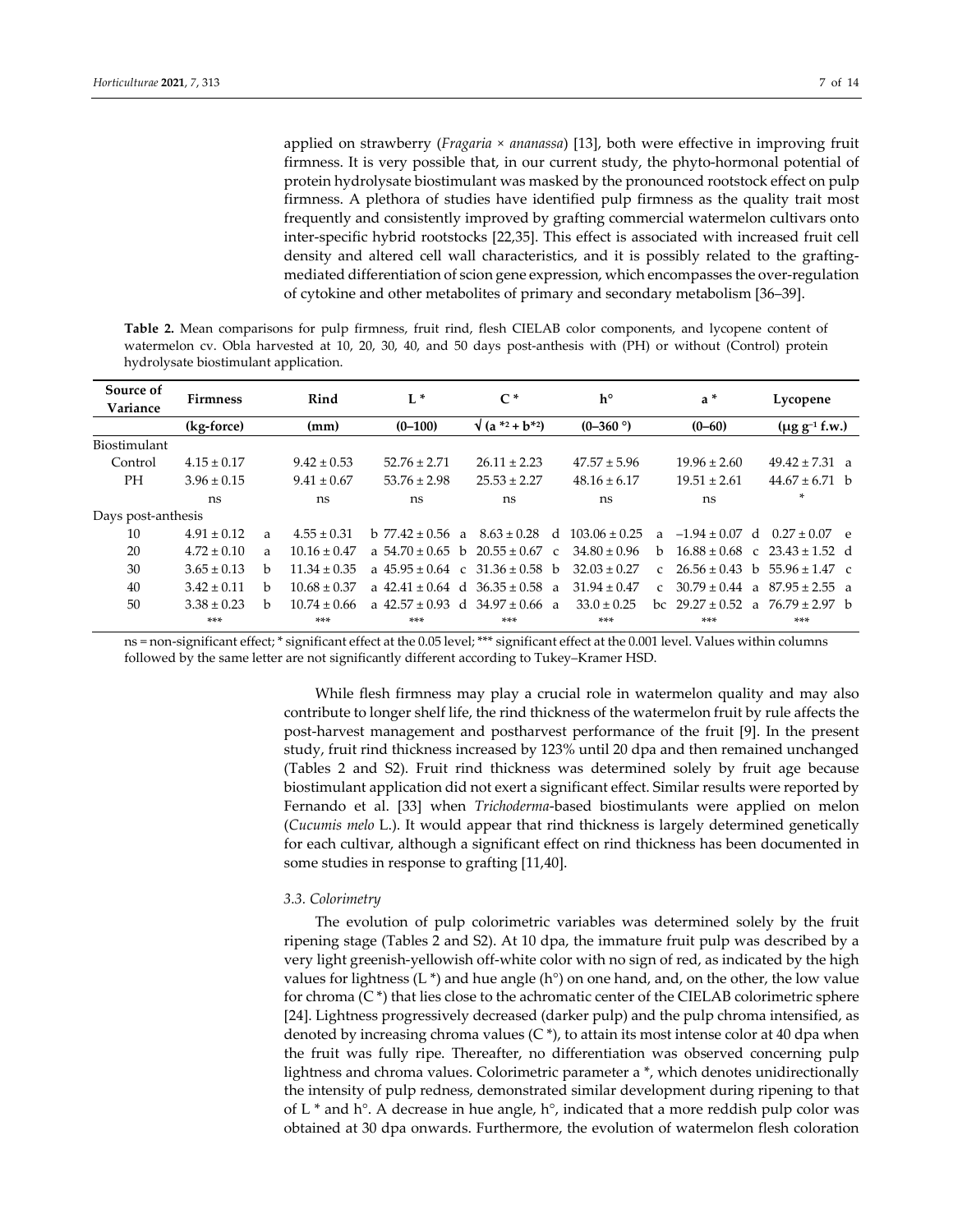in our current study was not significantly affected or interacted by the foliar application of protein hydrolysate biostimulant (Tables 2 and S2). Several studies showed that the efficacy of biostimulants in modulating fruit coloration depends upon both crop species and biostimulant formulation as well as the prevailing open field or greenhouse environmental conditions. For example, similarly to our results, the use of an amino acids based biostimulant did not improve apricot (*Prunus armeniaca*) color [21]. In contrast, biostimulants composed of vitamins and amino acids or brown seaweed extracts (*A. nodosum*) improved coloration in pepper (*Capsicum* spp*.*) and sweet cherry (*Prunus avium* L.), respectively [14,15].

## *3.4. Lycopene Content*

Watermelon pulp lycopene content may provide an additional insight into the development of pulp color in the course of ripening and the potential effect of vegetalbased protein hydrolysate application because lycopene is the key carotenoid compound responsible for the red coloration of watermelon flesh [41]. As expected, pulp lycopene content correlated significantly with color components a  $*(r = 0.93, p < 0.001)$  and C $*(r =$ 0.96, *p* < 0.001) and negatively with L \* (r = −0.90, *p* < 0.001) and h° (r = −0.75, *p* < 0.001), meaning that fruits with darker (lower L \* values), more intense (higher C \* values) red flesh (higher values of a  $*$  and lower values of  $h^{\circ}$ ) were richer in lycopene content. In this study, the lycopene content of red‐fleshed cv. Obla grafted onto a *C. maxima* × *C. moschata* interspecific rootstock started to develop, along with the flesh color, in the fruit locular regions after 10 dpa (Tables 2 and S2). It extended thereafter progressively to the placental region of the fruit where, along with red color intensity (CIELAB component a \*), it peaked at around 40 dpa. Lycopene content declined thereafter, while all CIELAB chromatometric parameters remained unchanged. The latter verifies reports of other studies that flesh color cannot be used to estimate lycopene content accurately based only on surface colorimetry [31,42]. On the other hand, the foliar application of protein hydrolysate biostimulant (Trainer®) did not appear effective in enhancing watermelon lycopene content in this study (Tables 2 and S2). On the contrary, its application reduced flesh lycopene content by about 8% compared to the control. This was not expected as other reports on the application of Trainer® on tomato crop (*Solanum lycopersicum* L.) showed an increase in fruit lycopene content ranging from 34.9% to 125% compared to the control [16,17]. With respect to the tomato crop, the increased level of lycopene content was associated with improved potassium  $(K<sup>+</sup>)$  assimilation and antioxidants biosynthesis in plant tissues after the application of protein hydrolysates [16,17]. A possible explanation for our contrasting results could be attributed to the different mechanisms controlling the biosynthesis and accumulation of carotenoids in tomato and watermelon fruit and the possible phyto‐hormonal effect that Trainer® could have on tomato ethylene biosynthesis. In particular, it is reported that the ripening processes in the climacteric tomato fruit, including lycopene synthesis and accumulation, are ethylene‐dependent and could be affected by biostimulant hormonal action, while the latter does not apply to the non‐ climacteric watermelon [43]. The decrease in lycopene content, as observed in our study, after biostimulant application warrants further investigation.

#### *3.5. Soluble Carbohydrates*

Juice soluble solid content (SSC) is the most critical quality trait of watermelon and depends mainly on the accumulation of mono‐ and di‐saccharides and partly on other solutes (proteins, organic acids, etc.) found in watermelon juice [44]. In this study, total sugar content was significantly correlated with SSC  $(r = 0.99, p < 0.001)$  as the evolution of juice SSC during fruit ripening was mainly driven by the total sugar content of the juice (Tables 3 and S3). The observed increase in total sugar content up to 30 dpa coevolved with the increase in SSC, while both remained unchanged thereafter. Our results indicate that the SSC of grafted cv. Obla peaked at 30 dpa, which is 5–10 days earlier than previous reports [31]. In fact, the SSC levels (12–12.5 °Brix) of fruits beyond this age (30–50 dpa)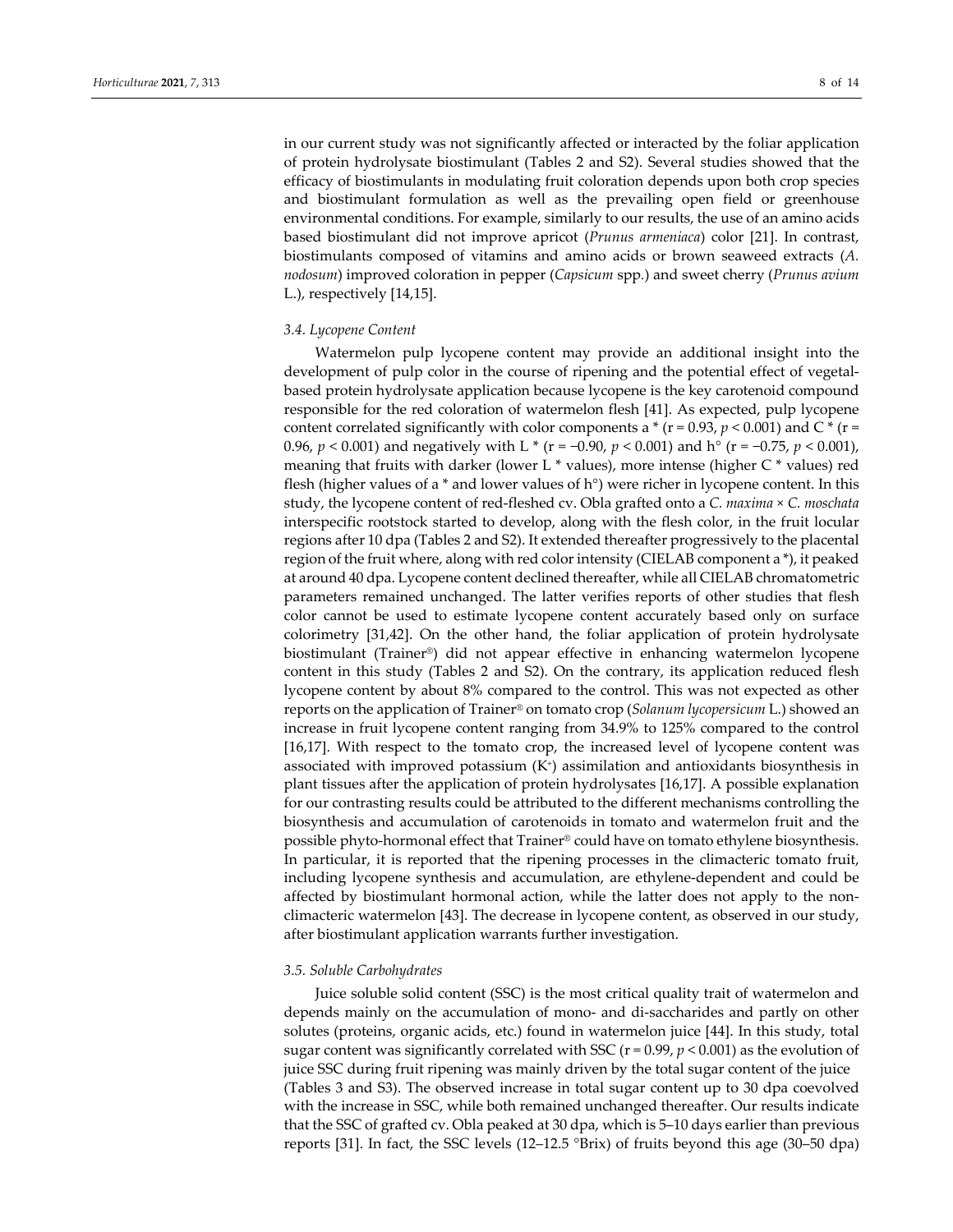exceeded what is customarily considered an optimum organoleptic profile (10–11°Brix) for watermelon (Tables 3 and S3) [9,27]. However, the flesh color of cv. Obla was lighter (higher L  $*$  values) and less intense (lower a  $*$  and C  $*$  values) at 30 dpa compared to 40 and 50 dpa. Attaining maximum SSC at 30 dpa is nevertheless an important commercial feature of cv. Obla, which may be ranked as an early variety, regardless of its lighter flesh color. Significant differentiation was observed for fructose, glucose, and sucrose content in response to fruit maturity. Fructose content was higher than glucose throughout the ripening progress, corroborating similar previous studies [32]. Fructose and glucose content increased with fruit age up to 20 dpa but began to decrease at 40 and 30 dpa onwards, respectively. An inverse trend was observed with sucrose content, which increased up to 50 dpa. The concentration of fructose and glucose as a fraction of total sugars declined with ripening as sucrose concentration increased from 0% at 10 dpa to 58.5% at 50 dpa. In agreement with previous studies [32], fructose and glucose were the main substrates fueling the high metabolic demands during the period of rapid fruit growth (10–30 dpa), while sucrose levels remained low. In contrast, sucrose was the main form of depository carbohydrate accumulating during the end of fruit ripening (40–50 dpa), at the expense of monosaccharides. The latter is characteristic of grafted diploid cultivars such as cv. Obla, which tend to accumulate sucrose rather than fructose, in contrast to triploid cultivars, during fruit ripening [31]. In the current study, fruit ripening was the only factor influencing soluble sugar and SSC content evolution because the effect of biostimulant application was non‐significant. It seems that protein hydrolysate‐based biostimulants, such as the one used in this study (Trainer®), are effective in increasing the soluble solids content, mostly of *Solanaceae sp*. crops. In contrast to our results, application of Trainer® on tomato or hot pepper increased fruit SSC [16–18]. The absence of Trainer® positive effect on grafted watermelon SSC is probably due to the same reasons analyzed above for total yield and lycopene content. Moreover, other studies on fungi‐based biostimulants applied on melon (*Cucumis melo*) or seaweed extracts applied on strawberry fruits (*Fragaria* × *ananassa* Dush) and grapevine (*Vitis vinifera* L.) reported no effect of biostimulants on SSC, similarly to our findings [20,33,45].

| Table 3. Mean comparisons for fruit content in soluble solids (SSC), glucose, fructose, sucrose, total soluble carbohydrates, |
|-------------------------------------------------------------------------------------------------------------------------------|
| sweetness index, and titratable acidity (TA) obtained from watermelon cv. Obla harvested at 10, 20, 30, 40, and 50 days       |
| post-anthesis with (PH) or without (Control) protein hydrolysate biostimulant application.                                    |

| Source of<br>Variance | <b>SSC</b><br>Fructose<br>$\binom{0}{0}$<br>$(\mu g \, mL^{-1})$ |               | Glucose<br>$(\mu g \, {\rm mL}^{-1})$ |               |                  | Sucrose<br>$(\mu g \, mL^{-1})$ |                  | <b>Total Sugars</b><br>$(\mu g \, mL^{-1})$ |                   | <b>Sweetness</b><br>Index |               | <b>TA</b><br>(%) |                 |               |
|-----------------------|------------------------------------------------------------------|---------------|---------------------------------------|---------------|------------------|---------------------------------|------------------|---------------------------------------------|-------------------|---------------------------|---------------|------------------|-----------------|---------------|
| Biostimulant          |                                                                  |               |                                       |               |                  |                                 |                  |                                             |                   |                           |               |                  |                 |               |
| Control               | $10.48 \pm 0.63$                                                 |               | $30.47 \pm 1.74$                      |               | $24.75 \pm 1.45$ |                                 | $28.54 \pm 4.95$ |                                             | $83.76 \pm 5.50$  |                           | $932 \pm 58$  |                  | $0.17 \pm 0.01$ |               |
| PH                    | $10.34 \pm 0.66$                                                 |               | $31.34 \pm 2.16$                      |               | $25.70 \pm 1.80$ |                                 | $24.82 \pm 4.89$ |                                             | $81.86 \pm 5.86$  |                           | $915 \pm 63$  |                  | $0.16 \pm 0.01$ |               |
|                       | ns                                                               |               | ns                                    |               | ns               |                                 | ns               |                                             | ns                |                           | ns            |                  | ns              |               |
| Days post-anthesis    |                                                                  |               |                                       |               |                  |                                 |                  |                                             |                   |                           |               |                  |                 |               |
| 10                    | $4.95 \pm 0.17$                                                  | $\mathcal{C}$ | $18.16 \pm 0.91$                      | d.            | $16.28 \pm 0.88$ | d                               | $0.01 \pm 0.01$  | <sub>d</sub>                                | $34.45 \pm 1.78$  | $\epsilon$                | $395 \pm 20$  | $\mathbf{d}$     | $0.16 \pm 0.01$ | $\mathbf{h}$  |
| 20                    | $9.99 \pm 0.20$                                                  | h             | $40.42 \pm 0.57$                      | a.            | $35.08 \pm 0.66$ | $\mathbf{a}$                    | $4.66 \pm 0.67$  | <sub>d</sub>                                | $80.16 \pm 1.59$  | h                         | $920 \pm 17$  | $\mathcal{C}$    | $0.20 \pm 0.01$ | a             |
| 30                    | $12.37 \pm 0.18$                                                 | a             | $40.34 \pm 0.96$                      | a             | $31.35 \pm 0.92$ | h                               | $29.03 \pm 2.29$ | $\mathcal{C}$                               | $100.71 \pm 1.29$ | $\overline{a}$            | $1137 \pm 12$ | $\mathbf{a}$     | $0.17 \pm 0.01$ | b             |
| 40                    | $12.93 \pm 0.18$                                                 | $\mathbf{a}$  | $29.76 \pm 0.51$                      | h.            | $23.51 \pm 0.64$ | $\epsilon$                      | $51.57 \pm 1.68$ | h                                           | $104.84 \pm 1.08$ | $\overline{a}$            | $1143 \pm 10$ | $\mathbf{a}$     | $0.13 \pm 0.01$ | $\mathcal{C}$ |
| 50                    | $12.43 \pm 0.14$                                                 | a             | $23.62 \pm 0.61$                      | $\mathcal{C}$ | $17.55 \pm 0.63$ | d                               | $57.58 \pm 1.63$ | $\mathbf{a}$                                | $98.76 \pm 0.97$  | a                         | $1066 \pm 9$  | h.               | $0.15 \pm 0.01$ | bc            |
|                       | ***                                                              |               | ***                                   |               | $***$            |                                 | $***$            |                                             | ***               |                           | $***$         |                  | ***             |               |

ns = non‐significant effect; \*\*\* significant effect at the 0.001 level. Values within columns followed by the same letter are not significantly different according to Tukey–Kramer HSD Test (*p* < 0.05).

#### *3.6. Sweetness Index and Titratable Acidity*

Sweetness Index (SI) is an objective method for assessing sweetness in fresh horticultural products. It is calculated on the basis of the relative contributions of glucose, fructose, and sucrose to the total concentration of soluble carbohydrates, and it takes into account the differential intensity of sweetness sensation attributed to each of these sugars [46]. Our results underscore the importance of sweetness assessment by calculating SI in addition to the determination of total sugars and soluble solids content. As already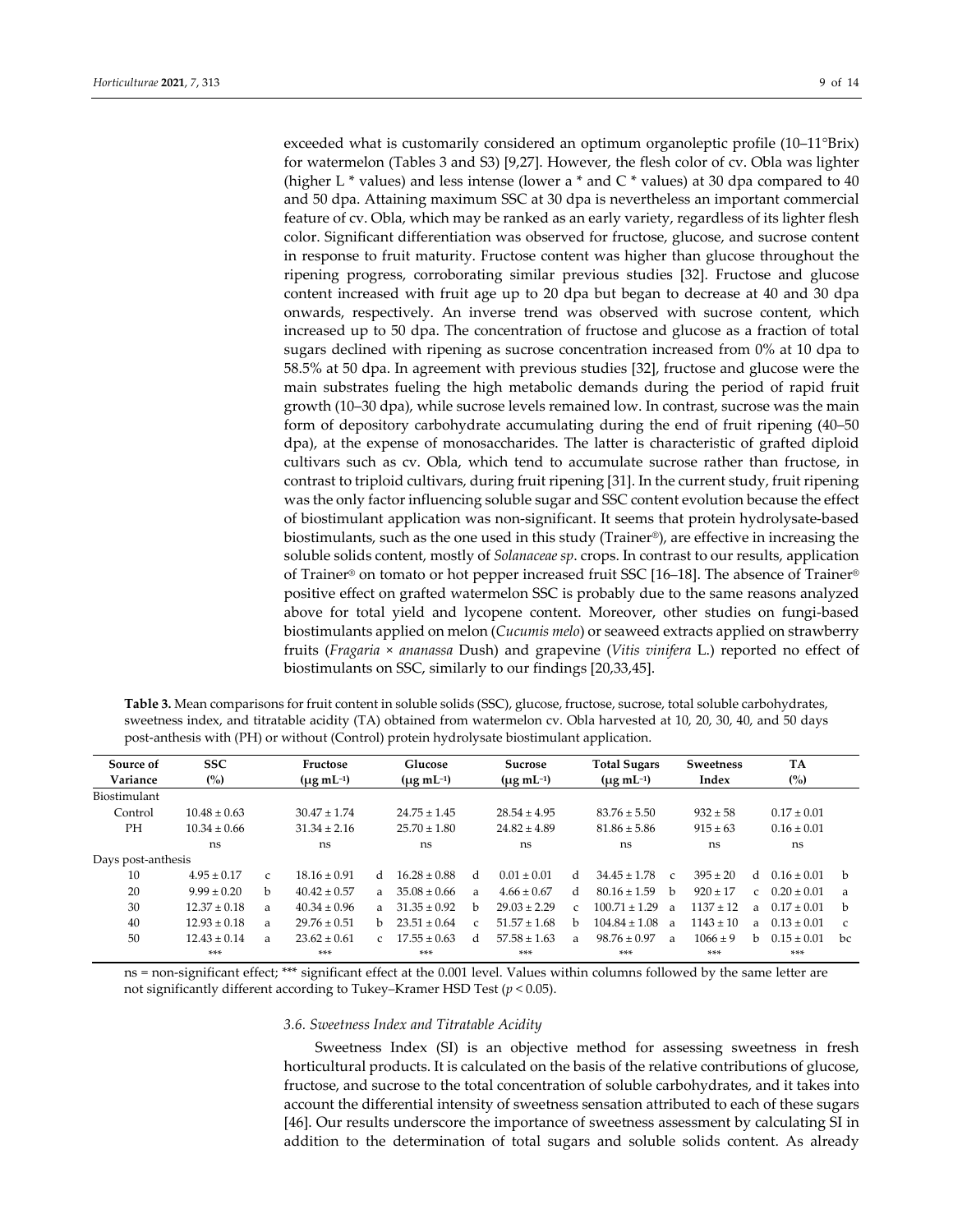mentioned, the total sugar content essentially determined the soluble solids content from 10 to 50 dpa. However, this was paralleled only to some extent in terms of SI, which declined from 40 to 50 dpa (Tables 3 and S3). This decline in SI is derived from a proportionally higher decline in fructose (−20.6%) and glucose (−25.4%), rather than the corresponding increase in sucrose (11.7%). It is therefore apparent that the assessment of sweetness solely on the basis of total sugars or soluble solids concentration without taking into account the individual relative sweetness factor of each contributing sugar is likely to lead to partial conclusions concerning sensory quality.

Juice acidity is another factor that must be taken into account during an objective evaluation of watermelon quality. Although watermelon fruit is generally characterized by low acidity, the perception of overall sweetness but also the sensation of freshness is affected by titratable acidity and SI balance. A balanced titratable acidity and SI ratio gives the impression of a sweet fresh fruit [31]. For example, in our study, the perception of sweetness of 20 dpa watermelons was quite degraded compared to 30 dpa fruits due to their increased acidity and reduced SI (Tables 3 and S3). In this study, the titratable acidity of watermelon pulp increased during the first 20 days of fruit growth. This was followed by a gradual decrease in titratable acidity, which stabilized at 40 days onwards, similar to the study of Soteriou et al. [32]. Our results showed that fruit acidity development of the grafted watermelon was determined solely by the progress of ripening. Several reports showed that, with the exception of apricot, where humic acids application reduced fruit acidity [12], the application of biostimulants usually does not affect the acidity of fruits such as tomatoes, apples, and melons [16,17,33,34].

## *3.7. Mineral Content*

Potassium (K), magnesium (Mg), calcium (Ca), and phosphorus (P) were the main mineral ions found in the fruit pulp and ranged within similar levels, as described in previous studies [47]. Potassium (K) was the predominant mineral detected in the pulp dry matter because its concentration was approximately 3‐ to 19‐fold higher than the rest of the macronutrients recorded in the fruit (Tables 4 and S4). Potassium content demonstrated significant negative correlation with SSC (r = −0.67, *p* < 0.001) and total sugar (r = −0.67, *p* < 0.001) content. It is noteworthy that potassium reached its minimum level towards the end of rapid fruit growth (30 dpa), when the fruit total sugars had maximized (Figure 1). Calcium followed a similar trend to potassium content during fruit ripening, while magnesium and phosphorus content increased at 20 dpa and then remained unaltered throughout fruit development. Changes in the fruit magnesium and phosphorus levels were detected only up to 20 dpa, which means that any deficiency of these elements until this stage of fruit development could affect fruit quality thereafter. Biostimulant application increased only potassium content by about 8% in relation to the control. Fruit potassium content improvement after the application of legume‐derived protein hydrolysate was also documented in other studies and was attributed to root growth stimulation and also to the improvement of plant capacity to absorb, translocate, and allocate nutrients by modulating cell membrane properties in different plant organs [16,17,48]. Increased potassium uptake in watermelon scions was also related to improved root properties (root pressure) acquired through grafting onto robust cucurbit [49–51]. Finally, the pulp dry matter content maximized at 30 dpa and was not altered during the rest of the fruit ripening period.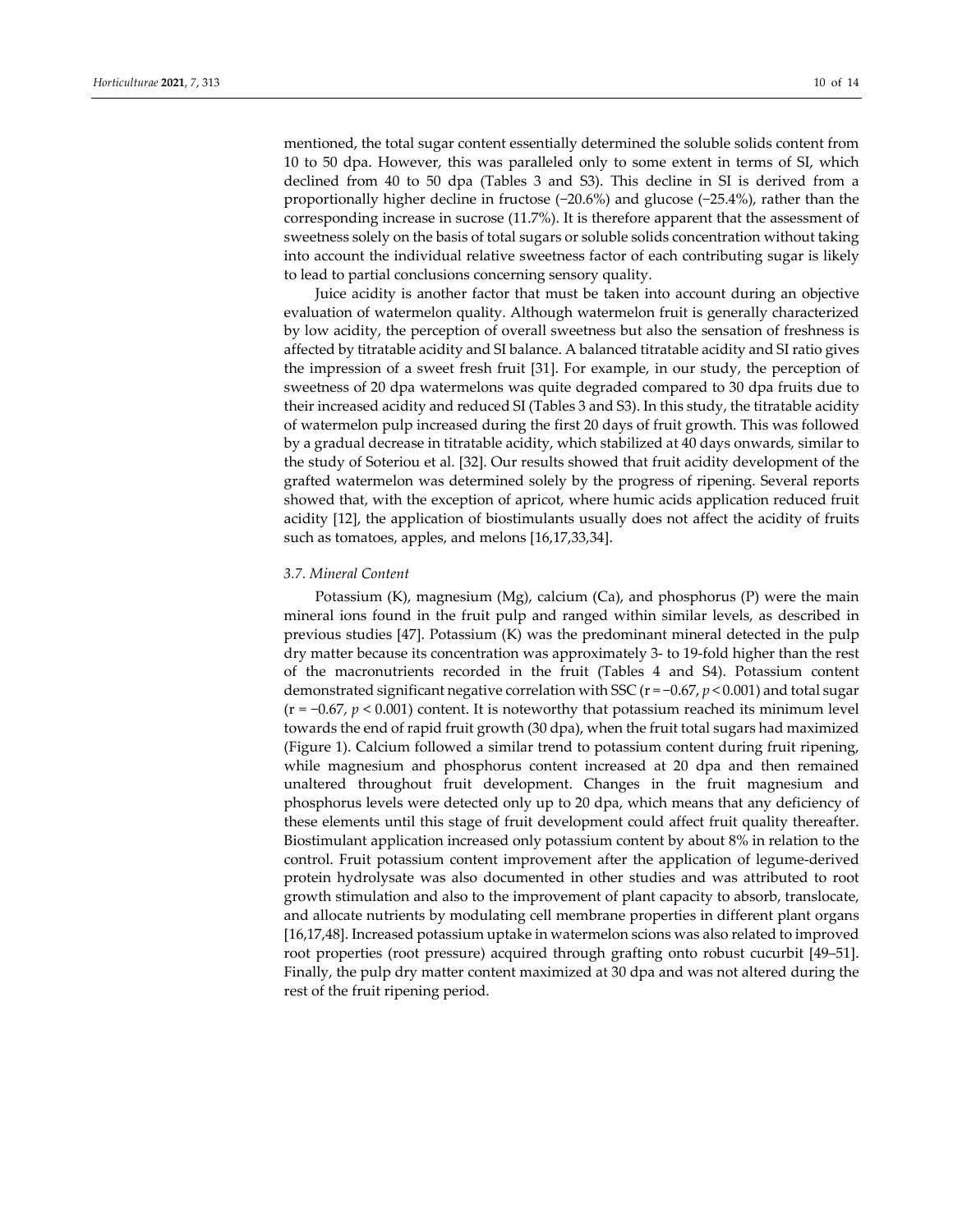| <b>Source of Variance</b> | K                |               | Mg              |   | Ca              |              | P               |   | <b>DM</b>        |               |  |
|---------------------------|------------------|---------------|-----------------|---|-----------------|--------------|-----------------|---|------------------|---------------|--|
|                           | (g/kg d.m.)      |               | (g/kg d.m.)     |   | (g/kg d.m.)     |              | (g/kg d.m.)     |   | $\binom{0}{0}$   |               |  |
| <b>Biostimulant</b>       |                  |               |                 |   |                 |              |                 |   |                  |               |  |
| Control                   | $14.19 \pm 0.40$ | h             | $1.49 \pm 0.04$ |   | $0.86 \pm 0.07$ |              | $1.71 \pm 0.09$ |   | $10.17 \pm 0.6$  |               |  |
| PH.                       | $15.70 \pm 0.79$ | a             | $1.54 \pm 0.03$ |   | $1.03 \pm 0.13$ |              | $1.61 \pm 0.06$ |   | $10.86 \pm 0.8$  |               |  |
|                           | *                |               | ns              |   | ns              |              | ns              |   | ns               |               |  |
| Days post-anthesis        |                  |               |                 |   |                 |              |                 |   |                  |               |  |
| 10                        | $19.04 \pm 1.53$ | a             | $1.34 \pm 0.09$ | b | $1.77 \pm 0.17$ | a            | $1.15 \pm 0.09$ | b | $6.51 \pm 1.62$  | $\mathcal{C}$ |  |
| 20                        | $14.97 \pm 0.31$ | b.            | $1.52 \pm 0.04$ | a | $1.01 \pm 0.06$ | b            | $1.70 \pm 0.08$ | a | $9.53 \pm 0.19$  | b             |  |
| 30                        | $12.70 \pm 0.35$ | $\mathcal{C}$ | $1.55 \pm 0.02$ | a | $0.73 \pm 0.04$ | bc           | $1.66 \pm 0.07$ | a | $12.15 \pm 0.2$  | a             |  |
| 40                        | $14.35 \pm 0.39$ | bc            | $1.56 \pm 0.04$ | a | $0.59 \pm 0.03$ | $\mathsf{C}$ | $1.94 \pm 0.07$ | a | $12.54 \pm 0.14$ | a             |  |
| 50                        | $13.71 \pm 0.37$ | bc            | $1.62 \pm 0.04$ | a | $0.63 \pm 0.05$ | $\mathsf{C}$ | $1.83 \pm 0.07$ | a | $12.16 \pm 0.22$ | a             |  |
|                           | ***              |               | $***$           |   | $***$           |              | $***$           |   | $***$            |               |  |

**Table 4.** Mean comparisons for fruit content in K, Mg, Ca, P, and dry matter (DM) obtained from watermelon cv. Obla harvested at 10, 20, 30, 40, and 50 days post-anthesis with (PH) or without (Control) protein hydrolysate biostimulant application.

ns = non‐significant effect; \* significant effect at the 0.05 level; \*\*\* significant effect at the 0.001 level. Values within columns followed by the same letter are not significantly different according to Tukey–Kramer HSD Test (*p* < 0.05).

## **4. Conclusions**

Biostimulant application did not affect the yield attributes of grafted watermelon, most probably because the vigorous interspecific rootstock used had masked the latent biostimulant effect. The biostimulant effect could have potentially been significant had a less vigorous rootstock or different type of biostimulant been used [52]. Decline in pulp firmness was pronounced with the onset of cell enlargement and the decrease in cell density (10–30 dpa), concomitant with rapid fruit growth. The biostimulant effect on firmness was non-significant as this effect appears crop- and formulation-dependent; moreover, the phyto-hormonal potential of the biostimulant was likely confounded by the pronounced rootstock effect on pulp firmness. Likewise, rind thickness was not affected by the biostimulant and seemed largely determined by grafting, aside from the genotype. Pulp CIELAB colorimetric variables were determined solely by the ripening stage, with the most intense color attained at full ripeness (40 dpa). The application of protein hydrolysate biostimulant reduced flesh lycopene content by about 8% compared to the control. Fructose and glucose were the main substrates fueling the period of rapid fruit growth from 10 to 30 dpa, while sucrose was the main form of depository carbohydrate accumulating at the expense of mono‐saccharides during the end of fruit ripening from 40 to 50 dpa. The total sugar content of the juice coevolved with SSC, both of which peaked at 30 dpa and remained unchanged thereafter. Fruit acidity was determined solely by ripening and increased up to 20 dpa and then followed a gradual decrease to stabilize after 40 dpa. Potassium was the most abundant mineral in the fruit pulp and reached its minimum level at the end of rapid fruit growth, around 30 dpa. Protein hydrolysate biostimulant effect on watermelon fruit ripening process is not granted, at least regarding the conditions this study was carried out under.

**Supplementary Materials:** The following are available online at www.mdpi.com/article/10.3390/horticulturae7090313/s1, Table S1: Timetable of the experiment, Table S2: Mean comparisons for pulp firmness, fruit rind, flesh CIELAB color components and lycopene content of watermelon cv. Obla harvested at 10, 20, 30, 40 and 50 days post‐anthesis with (PH) or without (Control) protein hydrolysate biostimulant application, Table S3: Mean comparisons for fruit content in soluble solids (SSC), glucose, fructose, sucrose, total soluble carbohydrates, sweetness index and titratable acidity (TA) obtained from water‐melon cv. Obla harvested at 10, 20, 30, 40 and 50 days post-anthesis with (PH) or without (Control) protein hydrolysate biostimulant application, Table S4: Mean comparisons for fruit content in K, Mg, Ca, P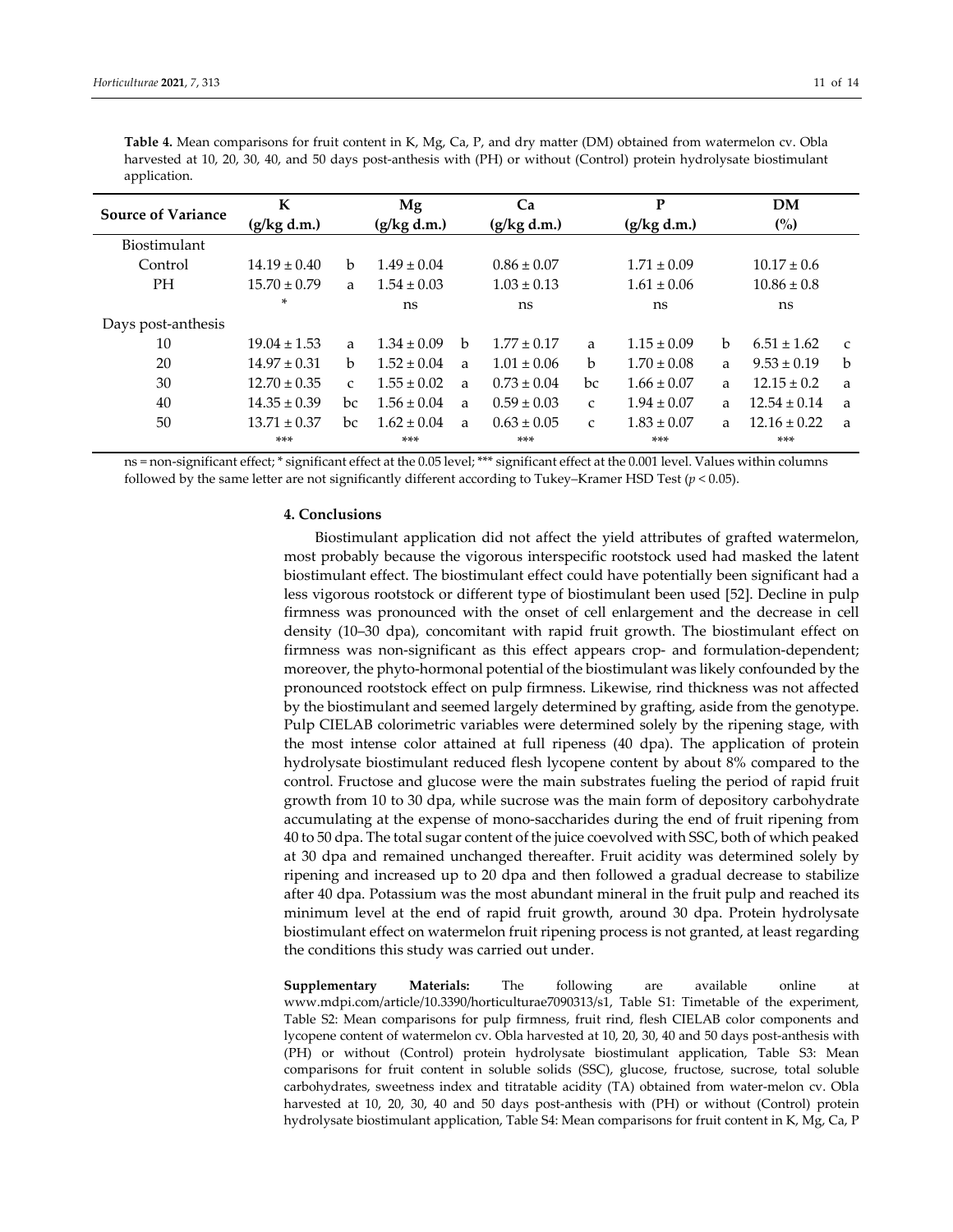and dry matter (DM) obtained from watermelon cv. Obla harvested at 10, 20, 30, 40 and 50 days post‐anthesis with (PH) or without (Control) protein hydrolysate biostimulant application.

**Author Contributions:** Conceptualization, G.A.S., M.C.K. and Y.R.; methodology, G.A.S., M.C.K. and Y.R.; validation, C.A., M.G.E. and A.C.K.; formal analysis, G.A.S., M.G.E. and A.C.K.; investigation, G.A.S., M.C.K. and M.G.E.; resources, M.C.K. and Y.R.; data curation, G.A.S..; writing—review and editing G.A.S., M.C.K. and Y.R.; supervision, M.C.K. and Y.R. All authors have read and agreed to the published version of the manuscript.

**Funding:** This research received no external funding.

**Institutional Review Board Statement:** Not applicable.

**Informed Consent Statement:** Not applicable.

**Data Availability Statement:** The datasets generated for this study are available on request to the corresponding author.

**Conflicts of Interest:** The authors declare no conflict of interest.

## **References**

- 1. Kyriacou, M.C.; Rouphael, Y.; Colla, G.; Zrenner, R.; Schwarz, D. Vegetable Grafting: The Implications of a Growing Agronomic Imperative for Vegetable Fruit Quality and Nutritive Value. *Front. Plant Sci.* **2017**, *8*, 741.
- 2. Rouphael, Y.; Kyriacou, M.C.; Colla, G. Vegetable Grafting: A Toolbox for Securing Yield Stability under Multiple Stress Conditions. *Front. Plant Sci.* **2018**, *8*, 2255.
- 3. Schwarz, D.; Rouphael, Y.; Colla, G.; Venema, J.H. Grafting as a Tool to Improve Tolerance of Vegetables to Abiotic Stresses: Thermal Stress, Water Stress and Organic Pollutants. *Sci. Hortic.* **2010**, *127*, 162–171.
- 4. Colla, G.; Hoagland, L.; Ruzzi, M.; Cardarelli, M.; Bonini, P.; Canaguier, R.; Rouphael, Y. Biostimulant Action of Protein Hydrolysates: Unraveling Their Effects on Plant Physiology and Microbiome. *Front. Plant Sci.* **2017**, *8*, 2202.
- 5. Colla, G.; Nardi, S.; Cardarelli, M.; Ertani, A.; Lucini, L.; Canaguier, R.; Rouphael, Y. Protein Hydrolysates as Biostimulants in Horticulture. *Sci. Hortic.* **2015**, *196*, 28–38.
- 6. Du Jardin, P. Plant Biostimulants: Definition, Concept, Main Categories and Regulation. *Sci. Hortic.* **2015**, *196*, 3–14.
- 7. Yakhin, O.I.; Lubyanov, A.A.; Yakhin, I.A.; Brown, P.H. Biostimulants in Plant Science: A Global Perspective. *Front. Plant Sci.* **2017**, *7*, 2049.
- 8. Rouphael, Y.; Colla, G. Biostimulants in Agriculture. *Front. Plant Sci*. **2020**, *11*, 40.
- 9. Kyriacou, M.C.; Soteriou, G.A.; Rouphael, Y.; Siomos, A.S.; Gerasopoulos, D. Configuration of Watermelon Fruit Quality in Response to Rootstock‐mediated Harvest Maturity and Postharvest Storage. *J. Sci. Food Agric.* **2016**, *96*, 2400–2409.
- 10. Fallik, E.; Ziv, C. How Rootstock/Scion Combinations Affect Watermelon Fruit Quality after Harvest? *J. Sci. Food Agric.* **2020**, *100*, 3275–3282.
- 11. Kyriacou, M.C.; Soteriou, G. Quality and Postharvest Performance of Watermelon Fruit in Response to Grafting on Interspecific Cucurbit Rootstocks. *J. Food Qual.* **2015**, *38*, 21–29.
- 12. Fathy, M.A.; Gabr, M.A.; El Shall, S.A. Effect of Humic Acid Treatments on 'Canino' apricot Growth, Yield and Fruit Quality. *N. Y. Sci. J.* **2010**, *3*, 109–115.
- 13. Soppelsa, S.; Kelderer, M.; Casera, C.; Bassi, M.; Robatscher, P.; Matteazzi, A.; Andreotti, C. Foliar Applications of Biostimulants Promote Growth, Yield and Fruit Quality of Strawberry Plants Grown under Nutrient Limitation. *Agronomy* **2019**, *9*, 483.
- 14. Barrajón‐Catalán, E.; Álvarez‐Martínez, F.J.; Borras, F.; Perez, D.; Herrero, N.; Ruiz, J.J.; Micol, V. Metabolomic Analysis of the Effects of a Commercial Complex Biostimulant on Pepper Crops. *Food Chem.* **2020**, *310*, 125818.
- 15. Gonçalves, B.; Morais, M.C.; Sequeira, A.; Ribeiro, C.; Guedes, F.; Silva, A.P.; Aires, A. Quality Preservation of Sweet Cherry cv. 'staccato' by Using Glycine‐Betaine or *Ascophyllum nodosum*. *Food Chem.* **2020**, *322*, 126713.
- 16. Colla, G.; Cardarelli, M.; Bonini, P.; Rouphael, Y. Foliar Applications of Protein Hydrolysate, Plant and Seaweed Extracts Increase Yield but Differentially Modulate Fruit Quality of Greenhouse Tomato. *HortScience* **2017**, *52*, 1214–1220.
- 17. Rouphael, Y.; Colla, G.; Giordano, M.; El‐Nakhel, C.; Kyriacou, M.C.; De Pascale, S. Foliar Applications of a Legume‐Derived Protein Hydrolysate Elicit Dose‐Dependent Increases of Growth, Leaf Mineral Composition, Yield and Fruit Quality in Two Greenhouse Tomato Cultivars. *Sci. Hortic.* **2017**, *226*, 353–360.
- 18. Ertani, A.; Pizzeghello, D.; Francioso, O.; Sambo, P.; Sanchez‐Cortes, S.; Nardi, S. *Capsicum chinensis* L. Growth and Nutraceutical Properties Are Enhanced by Biostimulants in a Long‐Term Period: Chemical and Metabolomic Approaches. *Front. Plant Sci.* **2014**, *5*, 375.
- 19. Devi, P.; Perkins‐Veazie, P.; Miles, C. Impact of Grafting on Watermelon Fruit Maturity and Quality. *Horticulturae* **2020**, *6*, 97.
- 20. Frioni, T.; Sabbatini, P.; Tombesi, S.; Norrie, J.; Poni, S.; Gatti, M.; Palliotti, A. Effects of a Biostimulant Derived from the Brown Seaweed *Ascophyllum nodosum* on Ripening Dynamics and Fruit Quality of Grapevines. *Sci. Hortic.* **2018**, *232*, 97–106.
- 21. Tarantino, A.; Lops, F.; Disciglio, G.; Lopriore, G. Effects of Plant Biostimulants on Fruit Set, Growth, Yield and Fruit Quality Attributes of 'Orange Rubis®'Apricot (*Prunus armeniaca* L.) Cultivar in Two Consecutive Years. *Sci. Hortic.* **2018**, *239*, 26–34.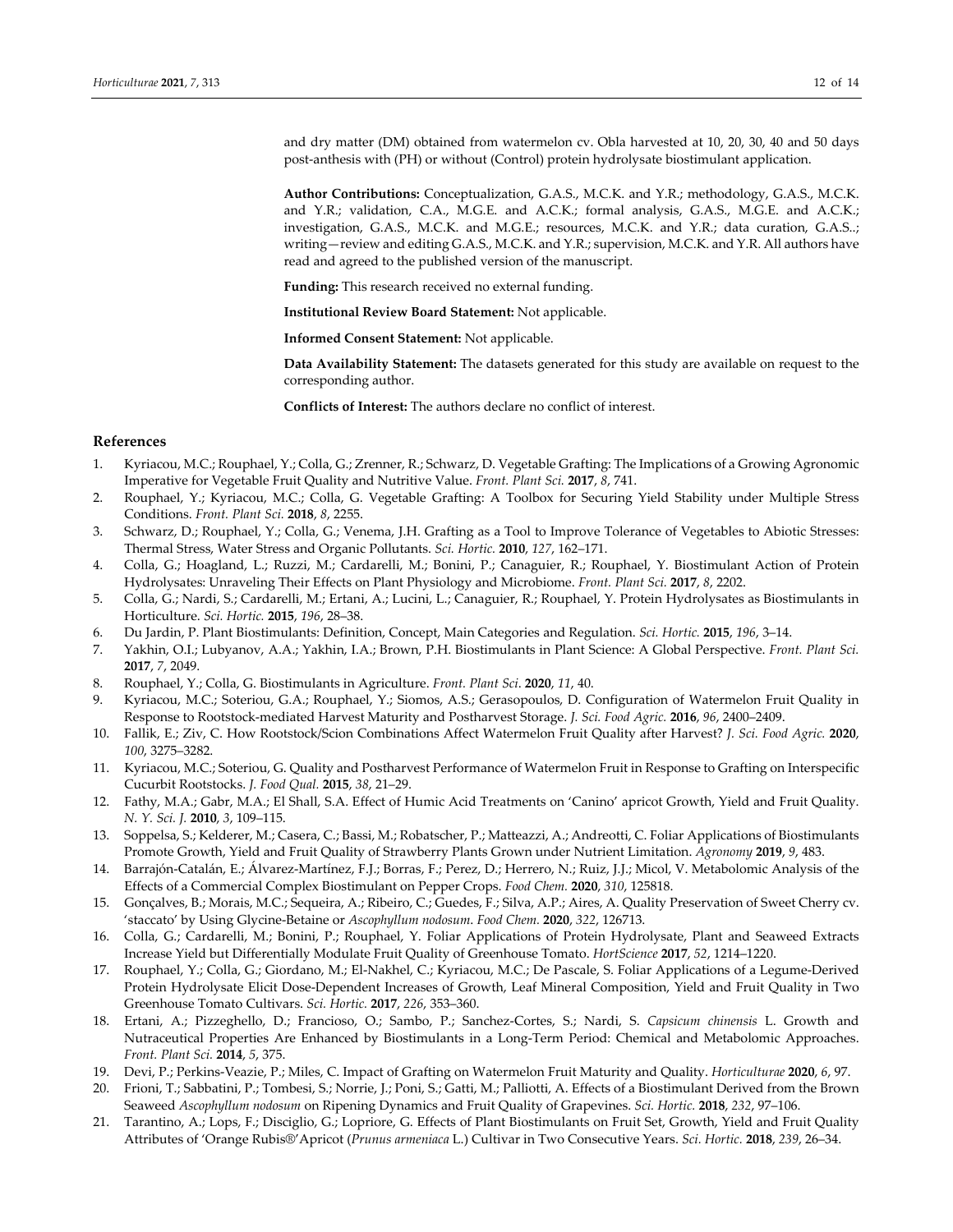- 22. Soteriou, G.A.; Kyriacou, M.C. Rootstock-Mediated Effects on Watermelon Field Performance and Fruit Quality Characteristics. *Int. J. Veg. Sci.* **2015**, *21*, 344–362.
- 23. Paul, K.; Sorrentino, M.; Lucini, L.; Rouphael, Y.; Cardarelli, M.; Bonini, P.; Miras Moreno, M.B.; Reynaud, H.; Canaguier, R.; Trtílek, M. A Combined Phenotypic and Metabolomic Approach for Elucidating the Biostimulant Action of a Plant‐Derived Protein Hydrolysate on Tomato Grown under Limited Water Availability. *Front. Plant Sci.* **2019**, *10*, 493.
- 24. McGuire, R.G. Reporting of Objective Color Measurements. *HortScience* **1992**, *27*, 1254–1255.
- 25. Fish, W.W.; Davis, A.R. The Effects of Frozen Storage Conditions on Lycopene Stability in Watermelon Tissue. *J. Agric. Food Chem.* **2003**, *51*, 3582–3585.
- 26. Kyriacou, M.C.; Soteriou, G.A.; Rouphael, Y. Modulatory Effects of Interspecific and Gourd Rootstocks on Crop Performance, Physicochemical Quality, Bioactive Components and Postharvest Performance of Diploid and Triploid Watermelon Scions. *Agronomy* **2020**, *10*, 1396.
- 27. Maynard, D.N. *Watermelons: Characteristics, Production, and Marketing*; ASHS Press: Ashcroft, BC, Canada, 2001; ISBN 0‐9707546‐  $1-2.$
- 28. Walters, S.A. Influence of Plant Density and Cultivar on Mini Triploid Watermelon Yield and Fruit Quality. *HortTechnology* **2009**, *19*, 553–557.
- 29. Sinnott, E.W. A Developmental Analysis of the Relation between Cell Size and Fruit Size in Cucurbits. *Am. J. Bot*. **1939**, *26*, 179– 189.
- 30. Fukuoka, N.; Masuda, D.; Kanamori, Y. Effect of Timing of High Temperature Treatment around the Fruit on Sugar Accumulation in Watermelon (*Citrullus Lanatus* (Thunb.) Matsum. et Nakai). *Environ. Control Biol.* **2008**, *46*, 241–248.
- 31. Kyriacou, M.C.; Leskovar, D.I.; Colla, G.; Rouphael, Y. Watermelon and Melon Fruit Quality: The Genotypic and Agro-Environmental Factors Implicated. *Sci. Hortic.* **2018**, *234*, 393–408.
- 32. Soteriou, G.A.; Kyriacou, M.C.; Siomos, A.S.; Gerasopoulos, D. Evolution of Watermelon Fruit Physicochemical and Phytochemical Composition during Ripening as Affected by Grafting. *Food Chem.* **2014**, *165*, 282–289.
- 33. Fernando, D.; Milagrosa, S.; Francisco, C.; Francisco, M. Biostimulant Activity of *Trichoderma saturnisporum* in Melon (*Cucumis melo*). *Hortscience* **2018**, *53*, 810–815.
- 34. Soppelsa, S.; Kelderer, M.; Casera, C.; Bassi, M.; Robatscher, P.; Andreotti, C. Use of Biostimulants for Organic Apple Production: Effects on Tree Growth, Yield, and Fruit Quality at Harvest and during Storage. *Front. Plant Sci.* **2018**, *9*, 1342.
- 35. Trandel, M.A.; Johanningsmeier, S.; Schultheis, J.; Gunter, C.; Perkins‐Veazie, P. Cell Wall Polysaccharide Composition of Grafted 'Liberty' Watermelon with Reduced Incidence of Hollow Heart Defect. *Front. Plant Sci.* **2021**, *12*, 278.
- 36. San Bautista, A.; Calatayud, A.; Nebauer, S.G.; Pascual, B.; Maroto, J.V.; López‐Galarza, S. Effects of Simple and Double Grafting Melon Plants on Mineral Absorption, Photosynthesis, Biomass and Yield. *Sci. Hortic.* **2011**, *130*, 575–580.
- 37. Liu, N.; Yang, J.; Guo, S.; Xu, Y.; Zhang, M. Genome-Wide Identification and Comparative Analysis of Conserved and Novel MicroRNAs in Grafted Watermelon by High‐Throughput Sequencing. *PLoS ONE* **2016**, *8*, e57359.
- 38. Soteriou, G.A.; Siomos, A.S.; Gerasopoulos, D.; Rouphael, Y.; Georgiadou, S.; Kyriacou, M.C. Biochemical and Histological Contributions to Textural Changes in Watermelon Fruit Modulated by Grafting. *Food Chem.* **2017**, *237*, 133–140.
- 39. Anees, M.; Gao, L.; Umer, M.J.; Yuan, P.; Zhu, H.; Lu, X.; He, N.; Gong, C.; Kaseb, M.O.; Zhao, S. Identification of Key Gene Networks Associated with Cell Wall Components Leading to Flesh Firmness in Watermelon. *Front. Plant Sci.* **2021**, *12*, 1164.
- 40. Proietti, S.; Rouphael, Y.; Colla, G.; Cardarelli, M.; De Agazio, M.; Zacchini, M.; Rea, E.; Moscatello, S.; Battistelli, A. Fruit Quality of Mini‐watermelon as Affected by Grafting and Irrigation Regimes. *J. Sci. Food Agric.* **2008**, *88*, 1107–1114.
- 41. Perkins‐Veazie, P.; Collins, J.K.; Davis, A.R.; Roberts, W. Carotenoid Content of 50 Watermelon Cultivars. *J. Agric. Food Chem.* **2006**, *54*, 2593–2597.
- 42. Perkins‐Veazie, P.; Collins, J.K.; Pair, S.D.; Roberts, W. Lycopene Content Differs among Red‐fleshed Watermelon Cultivars. *J. Sci. Food Agric.* **2001**, *81*, 983–987.
- 43. Ilahy, R.; Tlili, I.; Siddiqui, M.W.; Hdider, C.; Lenucci, M.S. Inside and beyond Color: Comparative Overview of Functional Quality of Tomato and Watermelon Fruits. *Front. Plant Sci.* **2019**, *10*, 769.
- 44. Magwaza, L.S.; Opara, U.L. Analytical Methods for Determination of Sugars and Sweetness of Horticultural Products—A Review. *Sci. Hortic*. **2015**, *184*, 179–192.
- 45. Roussos, P.A.; Denaxa, N.; Damvakaris, T. Strawberry Fruit Quality Attributes after Application of Plant Growth Stimulating Compounds. *Sci. Hortic.* **2009**, *119*, 138–146.
- 46. Brown, A.C., Jr.; Summers, W.L. Carbohydrate Accumulation and Color Development in Watermelon. *J. Am. Soc. Hortic. Sci.* **1985**, *110*, 683–687.
- 47. Rouphael, Y.; Cardarelli, M.; Colla, G.; Rea, E. Yield, Mineral Composition, Water Relations, and Water Use Efficiency of Grafted Mini‐Watermelon Plants under Deficit Irrigation. *HortScience* **2008**, *43*, 730–736.
- 48. Ertani, A.; Schiavon, M.; Nardi, S. Transcriptome‐Wide Identification of Differentially Expressed Genes in *Solanum lycopersicon* L. in Response to an Alfalfa‐Protein Hydrolysate Using Microarrays. *Front. Plant Sci.* **2017**, *8*, 1159.
- 49. Huang, Y.; Li, J.; Hua, B.; Liu, Z.; Fan, M.; Bie, Z. Grafting onto Different Rootstocks as a Means to Improve Watermelon Tolerance to Low Potassium Stress. *Sci. Hortic*. **2013**, *149*, 80–85.
- 50. Zhong, Y.; Chen, C.; Nawaz, M.A.; Jiao, Y.; Zheng, Z.; Shi, X.; Xie, W.; Yu, Y.; Guo, J.; Zhu, S. Using Rootstock to Increase Watermelon Fruit Yield and Quality at Low Potassium Supply: A Comprehensive Analysis from Agronomic, Physiological and Transcriptional Perspective. *Sci. Hortic.* **2018**, *241*, 144–151.